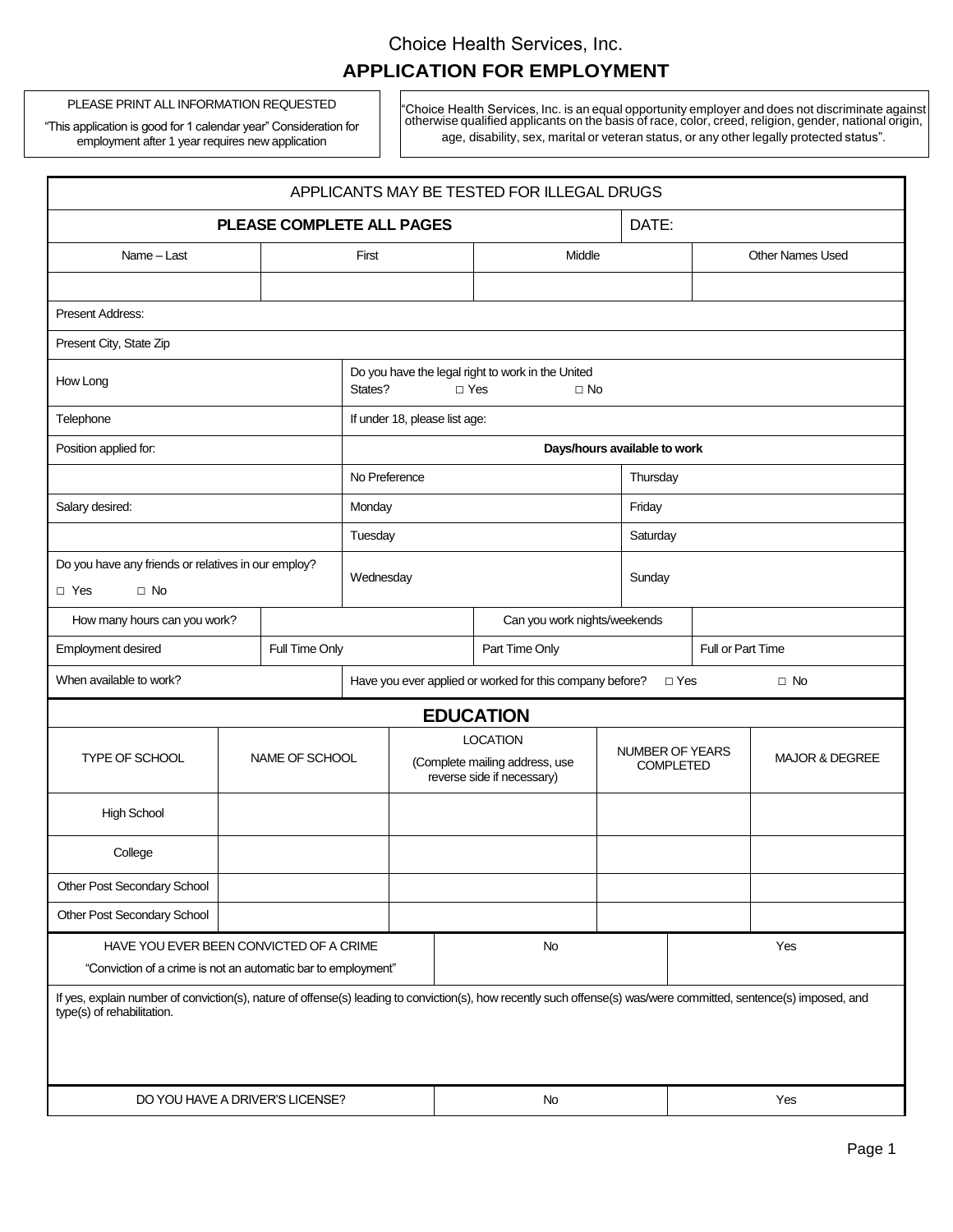#### Choice Health Services, Inc.

# **APPLICATION FOR EMPLOYMENT**

| PLEASE PRINT ALL INFORMATION REQUESTED<br>"This application is good for 1 calendar year" Consideration for<br>employment after 1 year requires new application |                                                                                |              | "Choice Health Services, Inc. is an equal opportunity employer and does not discriminate against otherwise qualified applicants on the basis of race, color, creed, religion, gender,<br>national origin, age, disability, sex, marital or veteran status, or any other legally protected<br>status". |                  |  |  |  |
|----------------------------------------------------------------------------------------------------------------------------------------------------------------|--------------------------------------------------------------------------------|--------------|-------------------------------------------------------------------------------------------------------------------------------------------------------------------------------------------------------------------------------------------------------------------------------------------------------|------------------|--|--|--|
| Do you have current valid driver's license?                                                                                                                    | $\Box$ Yes                                                                     | $\square$ No |                                                                                                                                                                                                                                                                                                       |                  |  |  |  |
| Driver's license number & State                                                                                                                                |                                                                                |              |                                                                                                                                                                                                                                                                                                       | Expiration date: |  |  |  |
| Have you had any accidents during the past three years?                                                                                                        |                                                                                |              |                                                                                                                                                                                                                                                                                                       | How many?        |  |  |  |
| Have you had any moving violations during the past three years?                                                                                                |                                                                                |              |                                                                                                                                                                                                                                                                                                       | How many?        |  |  |  |
| <b>REFERENCES</b>                                                                                                                                              |                                                                                |              |                                                                                                                                                                                                                                                                                                       |                  |  |  |  |
| Name:                                                                                                                                                          | Please list two references other than relatives or previous employers<br>Name: |              |                                                                                                                                                                                                                                                                                                       |                  |  |  |  |
| Position:                                                                                                                                                      |                                                                                |              | Position:                                                                                                                                                                                                                                                                                             |                  |  |  |  |
| Company:                                                                                                                                                       |                                                                                |              | Company:                                                                                                                                                                                                                                                                                              |                  |  |  |  |
| Address:                                                                                                                                                       |                                                                                |              | Address:                                                                                                                                                                                                                                                                                              |                  |  |  |  |
|                                                                                                                                                                |                                                                                |              |                                                                                                                                                                                                                                                                                                       |                  |  |  |  |
| Telephone:                                                                                                                                                     |                                                                                |              | Telephone:                                                                                                                                                                                                                                                                                            |                  |  |  |  |
|                                                                                                                                                                |                                                                                |              |                                                                                                                                                                                                                                                                                                       |                  |  |  |  |
| <b>MILITARY SERVICE</b>                                                                                                                                        |                                                                                |              |                                                                                                                                                                                                                                                                                                       |                  |  |  |  |
| HAVE YOU EVER BEEN IN THE ARMED FORCES?                                                                                                                        |                                                                                |              | No.                                                                                                                                                                                                                                                                                                   | Yes              |  |  |  |
| ARE YOU NOW A MEMBER OF THE NATIONAL GUARD OR THE<br><b>RESERVES</b>                                                                                           |                                                                                |              | No                                                                                                                                                                                                                                                                                                    | Yes              |  |  |  |
| SPECIALITY:                                                                                                                                                    | Date Entered:                                                                  |              | Discharge Date:                                                                                                                                                                                                                                                                                       |                  |  |  |  |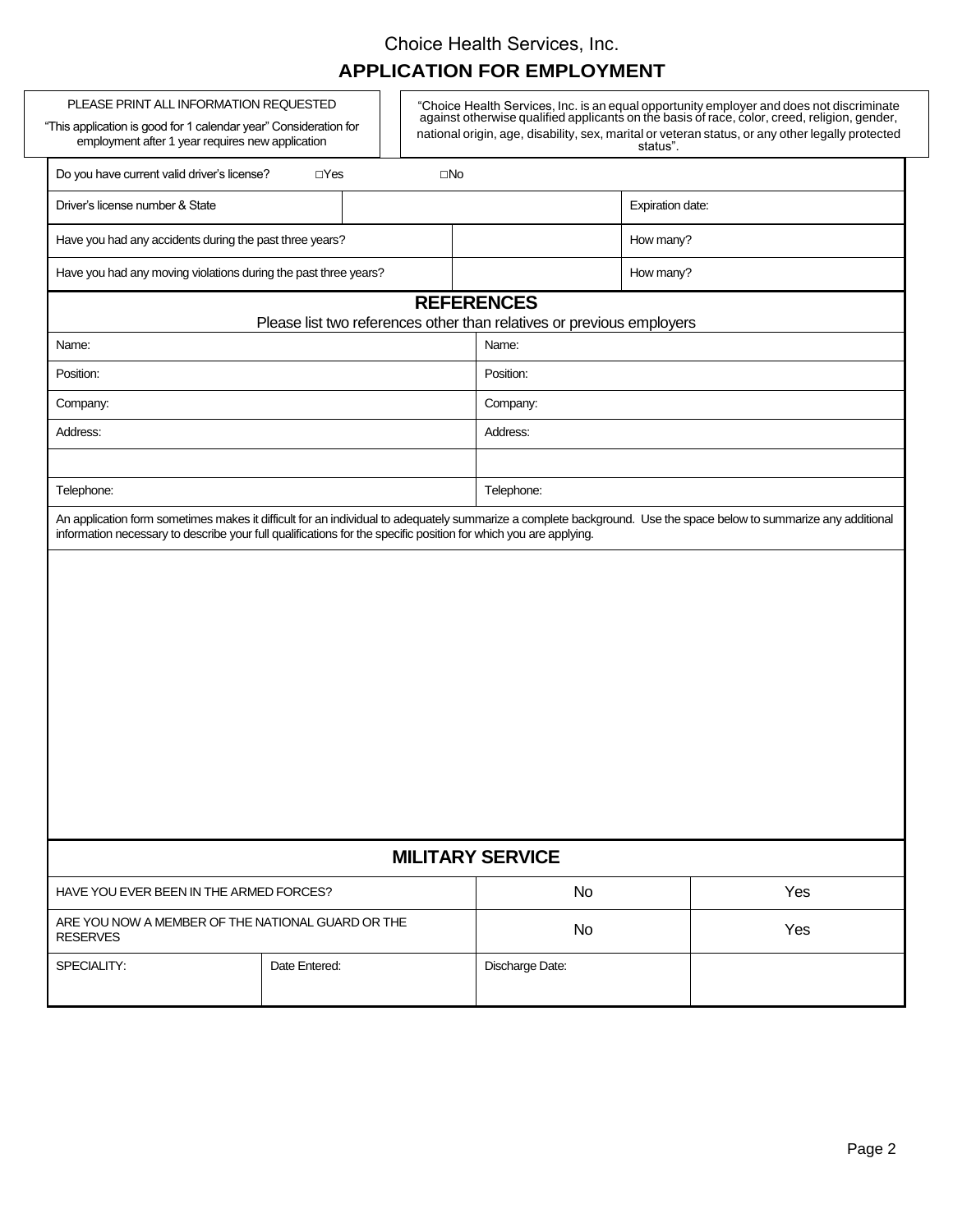# Choice Health Services, Inc. **APPLICATION FOR EMPLOYMENT**

#### PLEASE PRINT ALL INFORMATION REQUESTED

"This application is good for 1 calendar year" Consideration for employment after 1 year requires new application

"Choice Health Services Inc. is an equal opportunity employer and does not discriminate against otherwise qualified applicants on the basis of race, color, creed, religion, gender, national origin, age, disability, sex, marital or veteran status, or any other legally protected status".

| <b>Work Experience</b>                                                       | Please list your work experience for the past five years beginning with your most recent job held. If you were self-employed,<br>give firm name. Attach additional sheets if necessary. |                         |               |  |  |  |
|------------------------------------------------------------------------------|-----------------------------------------------------------------------------------------------------------------------------------------------------------------------------------------|-------------------------|---------------|--|--|--|
| Name of employer<br>Address                                                  | Name of last supervisor                                                                                                                                                                 | Employment dates        | Pay or salary |  |  |  |
| City, State Zip<br>Phone Number                                              |                                                                                                                                                                                         | From                    | Start         |  |  |  |
|                                                                              |                                                                                                                                                                                         | To                      | Final         |  |  |  |
|                                                                              |                                                                                                                                                                                         |                         |               |  |  |  |
|                                                                              | Your last job title                                                                                                                                                                     |                         |               |  |  |  |
| Reason for leaving (be specific)                                             |                                                                                                                                                                                         |                         |               |  |  |  |
|                                                                              | List the jobs you held, duties performed, skills used or learned, advancements or promotions while you worked at this company.                                                          |                         |               |  |  |  |
| Name of employer<br>Address<br>City, State Zip<br><b>Phone Number</b>        | Name of last supervisor                                                                                                                                                                 | Employment dates        | Pay or salary |  |  |  |
|                                                                              |                                                                                                                                                                                         | From                    | Start         |  |  |  |
|                                                                              |                                                                                                                                                                                         |                         |               |  |  |  |
|                                                                              |                                                                                                                                                                                         | To                      | Final         |  |  |  |
|                                                                              | Your last job title                                                                                                                                                                     |                         |               |  |  |  |
| Reason for leaving (be specific)                                             |                                                                                                                                                                                         |                         |               |  |  |  |
|                                                                              | List the jobs you held, duties performed, skills used or learned, advancements or promotions while you worked at this company.                                                          |                         |               |  |  |  |
|                                                                              |                                                                                                                                                                                         |                         |               |  |  |  |
| Name of employer<br><b>Address</b><br>City, State Zip<br><b>Phone Number</b> | Name of last supervisor                                                                                                                                                                 | <b>Employment dates</b> | Pay or salary |  |  |  |
|                                                                              |                                                                                                                                                                                         | From<br>To              |               |  |  |  |